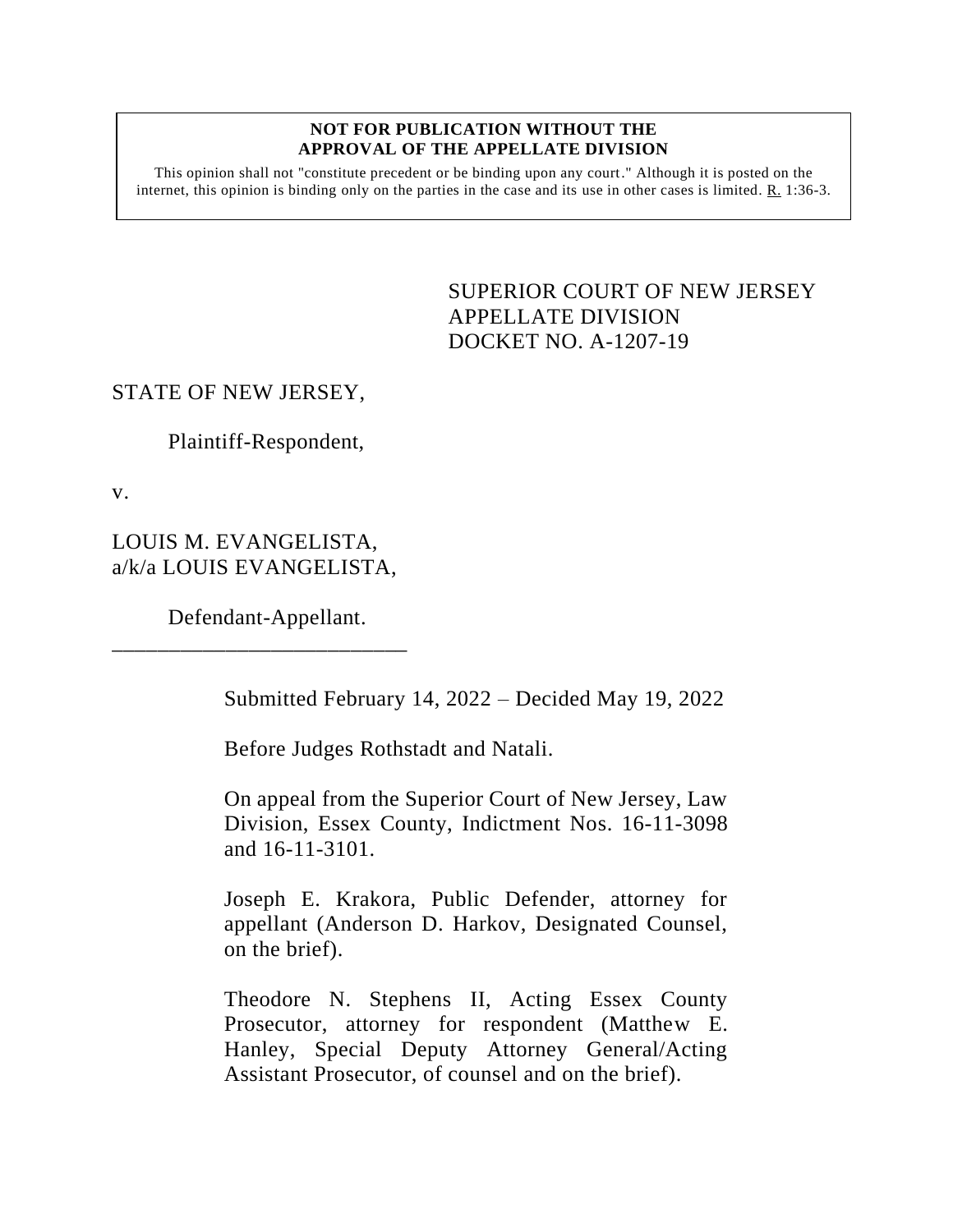### PER CURIAM

Defendant Louis M. Evangelista appeals from two April 12, 2019 judgments of conviction that the trial court entered after a jury convicted defendant of second-degree unlawful possession of a weapon without a permit (handgun), N.J.S.A. 2C:39-5(b)(1), second-degree certain persons not to possess a weapon, N.J.S.A. 2C:39-7(b)(1), and fourth-degree possession of prohibited weapons and devices (hollow nose bullets), N.J.S.A. 2C:39-3(f)(1), but acquitted him of second-degree possession of a weapon for an unlawful purpose, N.J.S.A. 2C:39-4(a)(1). At his ensuing sentencing, the trial court granted the State's motion to impose a sentence in the extended term and sentenced defendant to an aggregate term of fourteen years, with seven years of parole ineligibility.

On appeal, defendant challenges his conviction and sentence, specifically arguing the following two points:

### POINT I

THE TRIAL COURT ERRED BY FAILING TO GRANT A MISTRIAL WHEN THE STATE REPEATEDLY ATTEMPTED TO INTRODUCE HEARSAY TESTIMONY THAT IMPLIED NON-TESTIFYING POLICE OFFICERS HAD INFORMATION ABOUT THE CASE THAT ESTABLISHED THE GUILT OF DEFENDANT, IN VIOLATION OF THE SIXTH AMENDMENT OF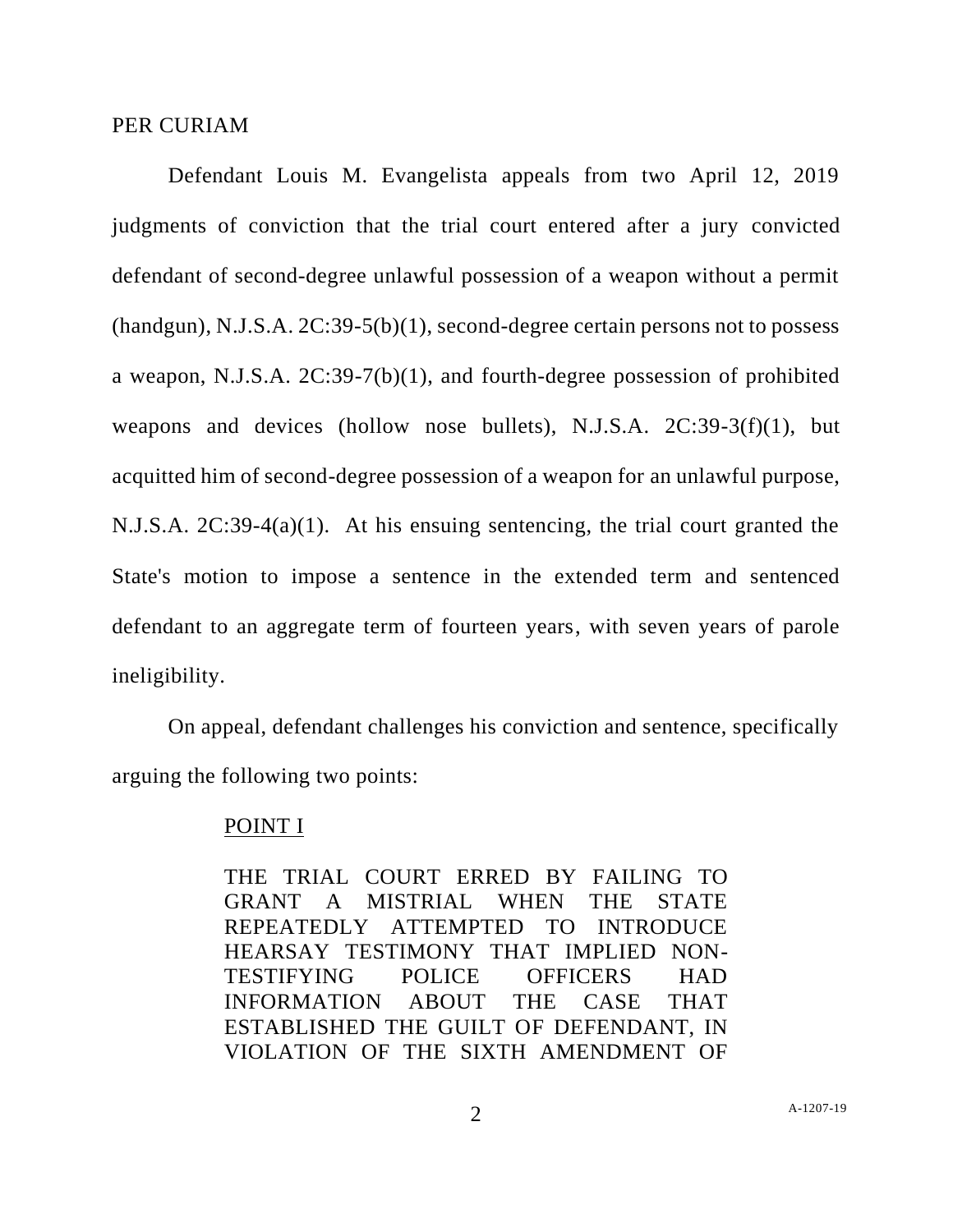THE UNITED STATES CONSTITUTION AND ARTICLE TEN OF THE NEW JERSEY CONSTITUTION.

## POINT II

THE SENTENCE IMPOSED BY THE SENTENCING COURT CONSTITUTED AN ABUSE OF DISCRETION BECAUSE IT INCLUDED A DISCRETIONARY EXTENDED TERM THAT WAS UNDULY HARSH GIVEN THE NATURE OF THE OFFENSE THAT DEFENDANT WAS CONVICTED OF AND THE COURT'S REPEATED USE OF THE SAME AGGRAVATING FACTORS, RESULTING IN A SENTENCE THAT WAS EXCESSIVE AND THUS REQUIRES DEFENDANT'S SENTENCE BE VACATED AND THE CASE REMANDED TO THE TRIAL COURT FOR A NEW SENTENCE HEARING.

We are not persuaded by these contentions.

## I.

The facts leading to defendant's arrest and conviction as developed at his trial are summarized as follows. On August 20, 2016, two Newark police officers, Wayne Pugh and Gaetano Scala, were on patrol in the city. Prior to their leaving the station with the patrol car, Scala conducted a search of the vehicle to make sure it did not contain any items that had been left behind during its prior use. He was certain that there was nothing in the car when they left.

While on patrol, the officers responded to a reported shooting. According to the bulletin they received, they were looking for two men, one heavier than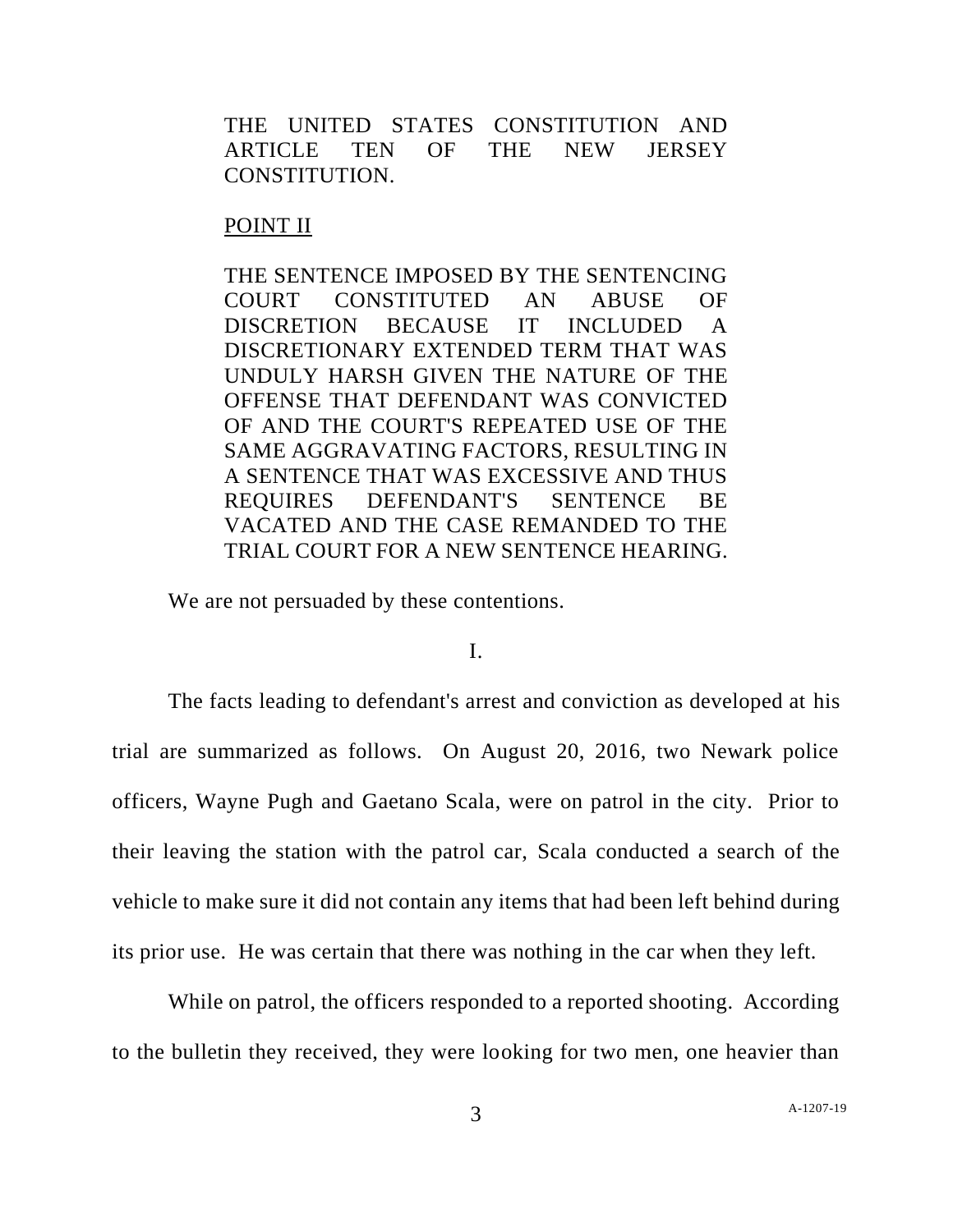the other, with the heavier individual not wearing a shirt while the other wore a black shirt.

The officers located the suspects near the scene of the shooting. When the police approached, the individual in the black shirt took flight on foot while the other remained. The officers handcuffed the shirtless suspect, who was later identified as defendant, and placed him in the back of the police car. The officers then unsuccessfully pursued the other individual who was never arrested.

It was undisputed that, at the time the officers placed defendant into the back of the police car, they did not search him. After returning to the scene of the alleged shooting and searching for weapons and other evidence, they were able to locate shell casings but no guns. Other officers joined them in securing and searching the area, including Newark police detective Thomas Del Mauro who retrieved the shell casings.

Thereafter, Pugh and Scala returned with defendant in the back seat to police headquarters. Upon removing defendant from the back seat, the officers were shocked to see a handgun in the back of the car, underneath the driver seat. Upon Pugh's discovery of the weapon, defendant said to the officers that the gun would not match the ballistics associated with the underlying shooting. At the

A[-1207-19](#page-0-0)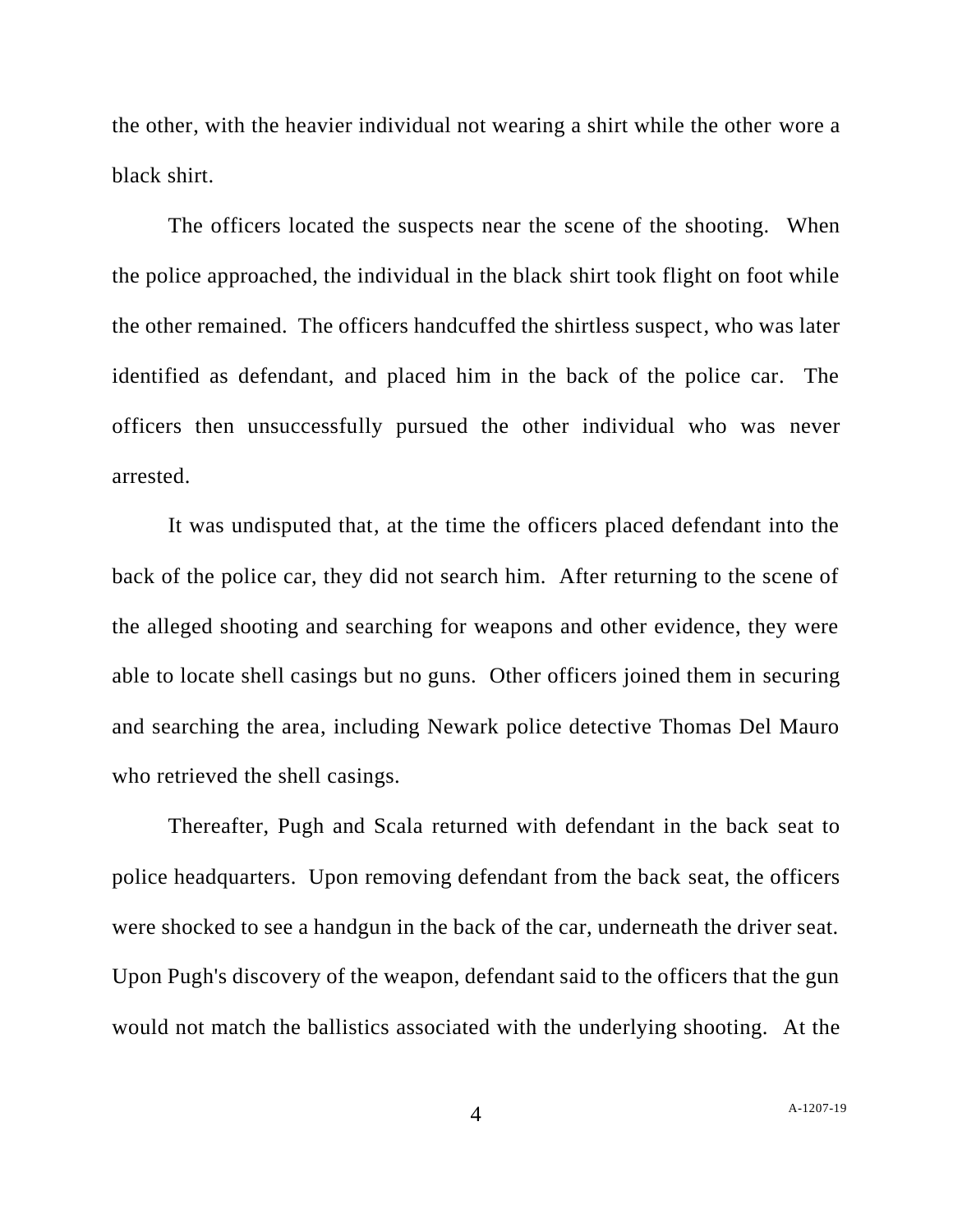time of its discovery, the handgun, which had a twelve-round capacity, only contained eight bullets, including five hollow point bullets. Later testing would confirm that one of the retrieved casings was fired by the gun that the officers found in the rear of the car.

In November 2016, a grand jury returned an indictment charging defendant with second-degree possession of a handgun without a permit, second-degree possession of a firearm for unlawful purpose, and fourth-degree possession of hollow nose bullets. The second indictment separately charged defendant with the certain persons offense. The matter was later tried before a jury that convicted defendant on all charges except, as already noted, the one weapons offense. After the jury returned its verdict, the court sentenced him to the term already noted. This appeal followed.

## II.

In his first argument on appeal, defendant challenges the trial court's denial of his motion for a mistrial. Specifically, he contends that the trial court erred by failing to grant that motion "or more forcefully respond[ing] to the State's improper attempts to introduce inadmissible hearsay." We find no merit to this contention.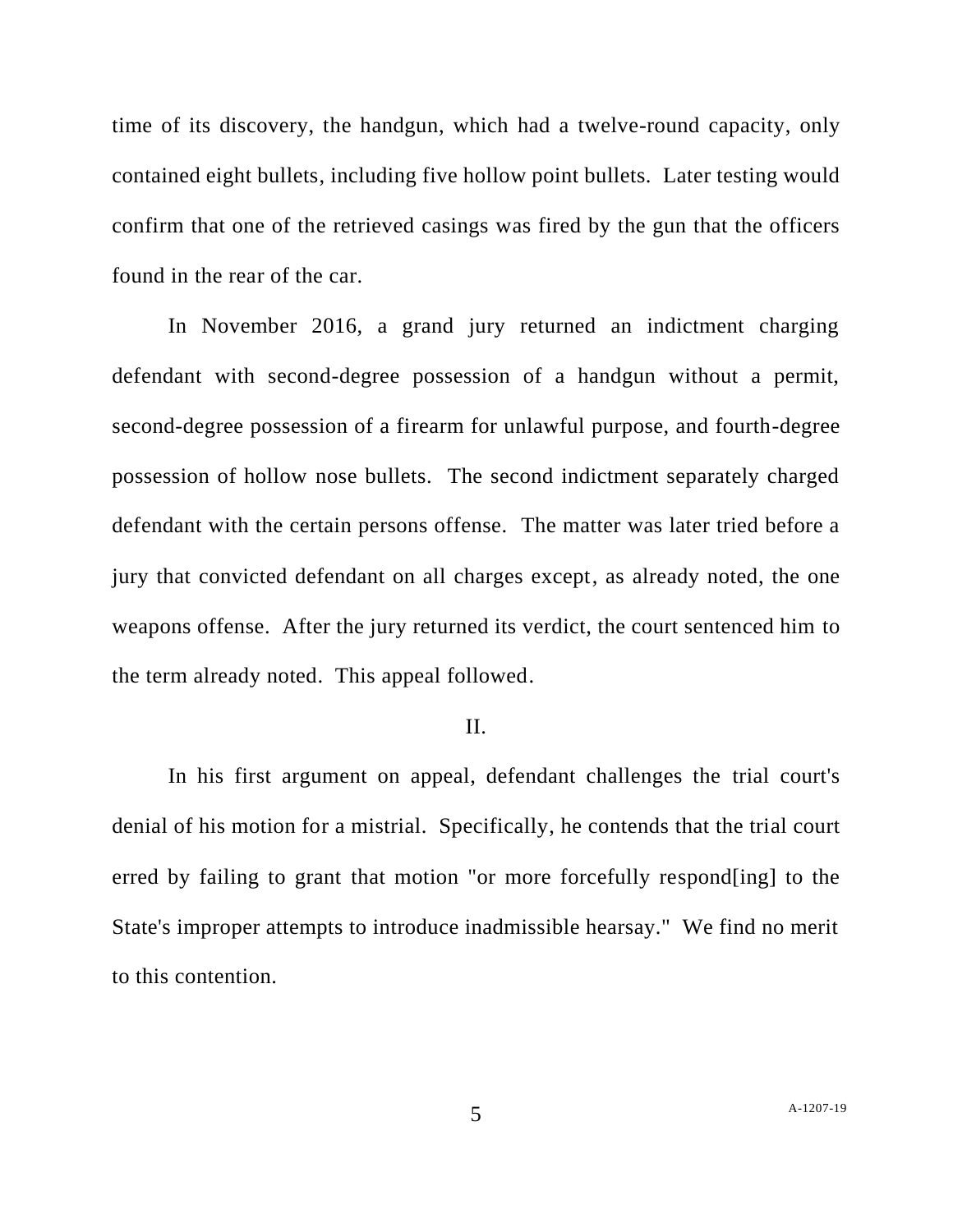Initially, in support of his contention, defendant identifies several incidences where his attorney interposed objections to testimony from the State's witnesses but then acknowledges that the trial court sustained the objections and properly instructed the jury to disregard the witnesses' response.

For example, defendant cites to the testimony that led to his motion for a mistrial. Specifically, on January 22, 2019, defense counsel moved for a mistrial in response to testimony being given by Pugh. Just prior to defendant objecting, the witness was describing the information he received when he arrived at the scene of the shooting. Specifically, Pugh was about to relate the description of the suspects that "somebody gave [them]." During the ensuing sidebar conference, the court sustained defendant's objections and agreed to instruct the jury to disregard the response that Pugh was attempting to give, which the court  $did.<sup>1</sup>$ 

Although not the subject of a motion for a mistrial, defendant made other objections during Pugh's testimony, including when he was asked about other officers' reactions to his failure to search defendant before placing him in the

<sup>&</sup>lt;sup>1</sup> There was another mistrial sought on January 23, 2019, that related to an alleged violation of the sequestration order, which is not part of this appeal.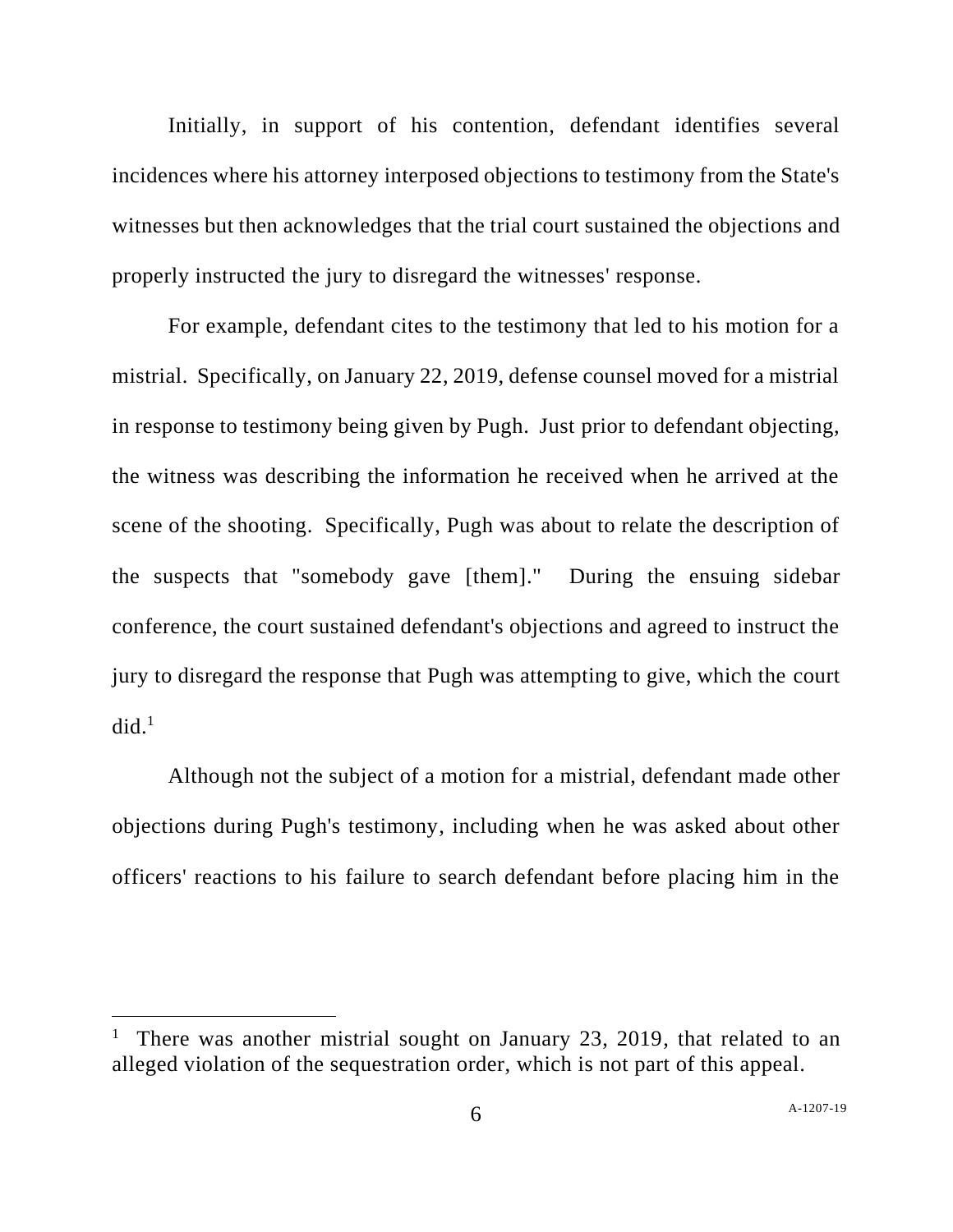police vehicle. When defendant raised that objection, it was sustained, and the jury was properly instructed.

However, on another occasion, this time while Scala testified, defendant raised an objection, not as to the hearsay nature of the testimony but as to relevancy. The gist of the testimony was that detectives and superiors were shocked by the fact that defendant was not searched before being placed in the police vehicle, especially in light of Pugh's vast experience as a police officer. Defendant's relevancy objection focused on the fact that counsel believed the testimony being elicited was "designed to engender sympathy for the . . . police officers and to say, see, they wouldn't do this because look how embarrassed they are." After considering the parties' arguments, the trial court overruled the objection.

Thereafter, during Del Mauro's testimony, he described the events that occurred the day defendant was arrested and his role in securing evidence from the scene. Afterward, the prosecutor inquired as to Del Mauro's reaction to the weapon being discovered in the back of Pugh's police car. Defense counsel did not interpose any objection, and Del Mauro described how he was "a little disgusted at how something like that [happened]." Del Mauro also testified,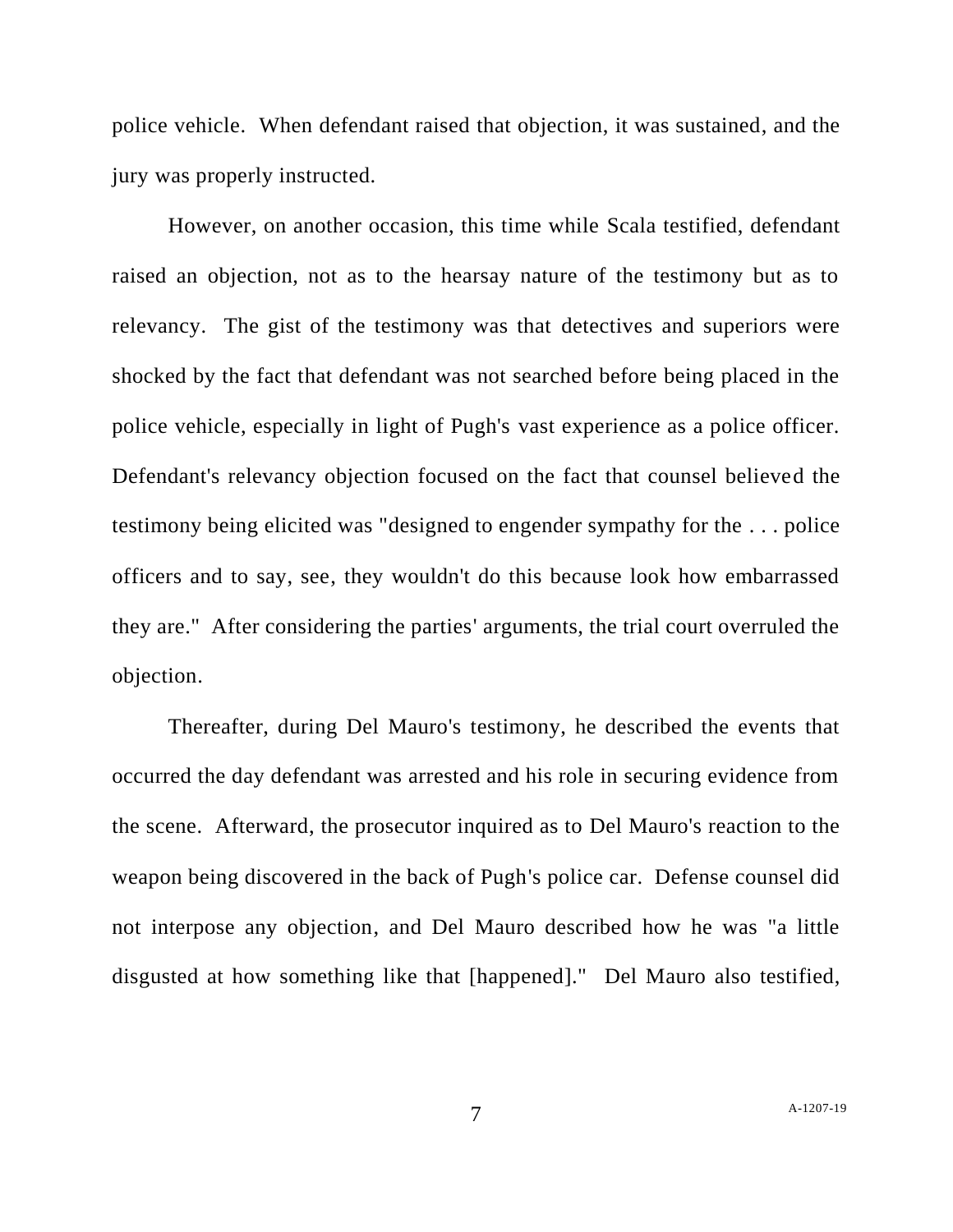without objection, about ballistic results and the timing of when he received them.

According to defendant, the admission of testimony about the reaction of others to what Pugh and Scala allowed to happen was inadmissible hearsay that undermined his right to a fair trial and warranted a mistrial. We disagree.

At the outset we note that "a mistrial is an extraordinary remedy" granted "only when necessary 'to prevent an obvious failure of justice.'" State v. Yough, 208 N.J. 385, 397 (2011) (quoting State v. Harvey, 151 N.J. 117, 205 (1997)). Denial of a motion for a mistrial is reviewed for an abuse of discretion. State v. Smith, 224 N.J. 36, 47 (2016). "Whether an event at trial justifies a mistrial is a decision 'entrusted to the sound discretion of the trial court.'" Ibid. As a result, a reviewing court should not disturb a trial court's ruling absent of showing of an "abuse of discretion that results in a manifest injustice." Ibid. (quoting State v. Jackson, 211 N.J. 394, 407 (2012)).

We will only "reverse a trial court's denial of a mistrial motion" if there was "a 'clear showing' that 'the defendant suffered actual harm' or that the court otherwise 'abused its discretion.'" Yough, 208 N.J. at 397 (quoting State v. LaBrutto, 114 N.J. 187, 207 (1989)). Even "when inadmissible evidence erroneously comes before the jury, [we will] not order a new trial unless the

8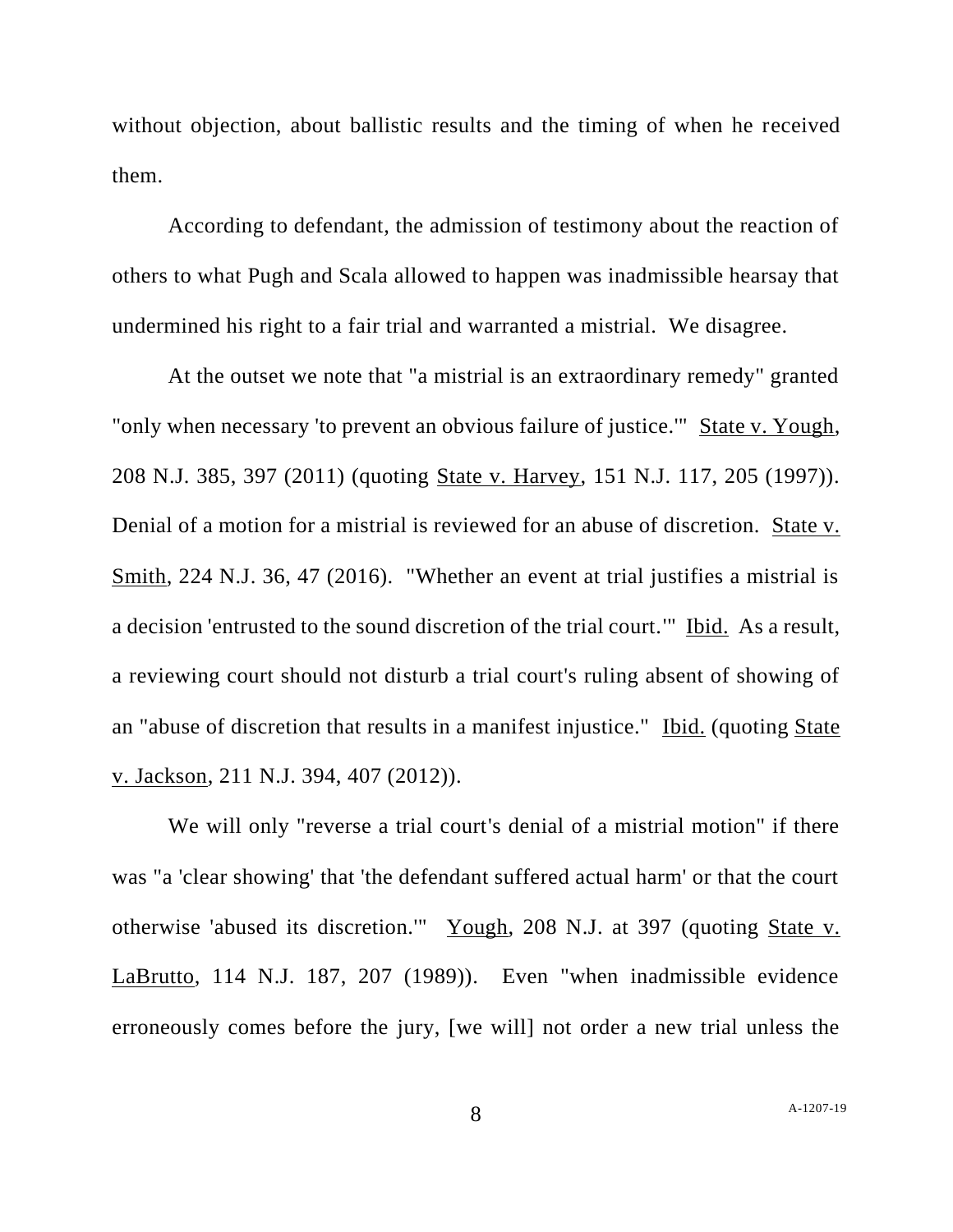error was 'clearly capable of producing an unjust result.'" Id. at 397-98 (quoting R. 2:10-2).

We apply a similar standard to a trial court's evidentiary rulings. We will defer to a trial court's evidentiary rulings absent an abuse of discretion. State v. Garcia, 245 N.J. 412, 430 (2021). We review such evidentiary rulings "under the abuse of discretion standard because, from its genesis, the decision to admit or exclude evidence is one firmly entrusted to the trial court's discretion." State v. Prall, 231 N.J. 567, 580 (2018) (quoting Est. of Hanges v. Metro. Prop. & Cas. Ins. Co., 202 N.J. 369, 383-84 (2010)). Under that differential standard, we "review a trial court's evidentiary ruling only for a 'clear error in judgment.'" State v. Medina, 242 N.J. 397, 412 (2020) (quoting State v. Scott, 229 N.J. 469, 479 (2017)). Even where we determine that an evidentiary determination constituted an abuse of discretion, "we must then determine whether any error found is harmless or requires reversal." Prall, 231 N.J. at 581.

With these guiding principles in mind, we turn to defendant's primary argument under State v. Bankston, 63 N.J. 263 (1973). According to defendant, he was denied his right to confrontation because the alleged hearsay statements made by Scala about other officers' and detectives' reaction to Pugh's failure to search defendant, which had been barred by the trial court during Pugh's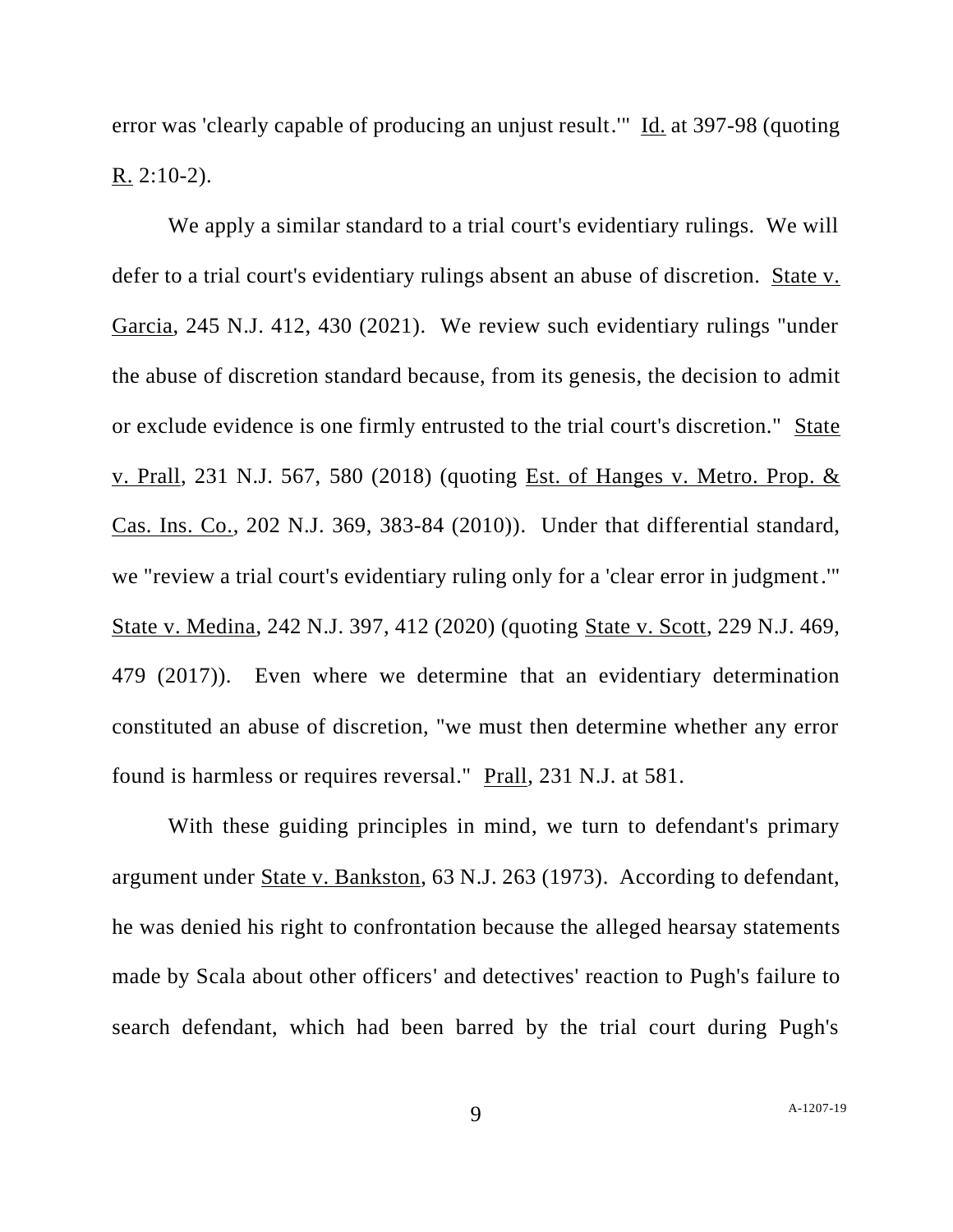testimony, and by Del Mauro about what others told him about the discovery of the gun, casings, and ballistic results, contained inadmissible hearsay. Defendant asserts that the trial court's failure to provide the jury with limiting instruction or other protective safeguards to minimize the potential prejudice, deprived him of a fair trial.

According to defendant, the referenced statements by others who were not witnesses at his trial violated his Confrontation Clause rights under the Sixth Amendment. That provision requires in a criminal prosecution that the accused has the right "to be confronted with the witnesses against him." U.S. Const. amend. VI. This requirement "is made obligatory on the states by the Fourteenth Amendment." Pointer v. Texas, 380 U.S. 400, 403 (1965). "A defendant's right to confront and effectively cross-examine the State's witnesses is essential to the due process right to a 'fair opportunity to defend against the State's accusations,' and is one of 'the minimum essentials of a fair trial.'" State v. Gilchrist, 381 N.J. Super. 138, 144 (App. Div. 2005) (quoting Chambers v. Mississippi, 410 U.S. 284, 294 (1973)).

Under the New Jersey Supreme Court's holdings in Bankston and its progeny, the Confrontation Clause and the hearsay rule are violated when, at trial, a police officer conveys, directly or by inference, information from a non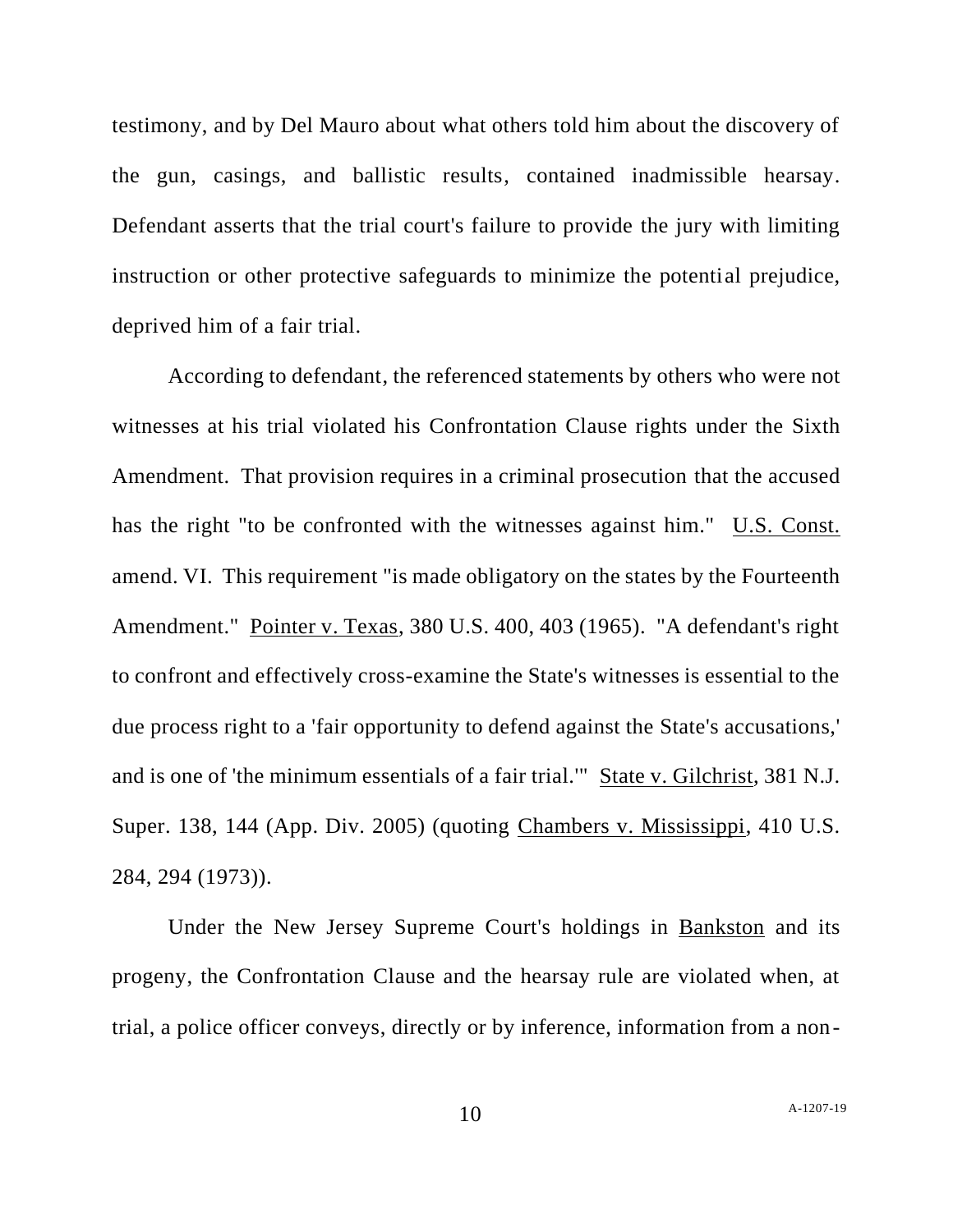testifying declarant to incriminate the defendant in a crime charged. E.g., 63 N.J. at 268-69. To protect the defendant from the confrontation problems associated with such evidence, restrictions have been placed on Bankston-type testimony: an officer may explain the reason he approached the suspect or went to a crime scene by stating he did so "upon information received," id. at 268, but the officer may not become more specific by repeating details of the crime, or implying he received evidence of the defendant's guilt, as related by a nontestifying witness. State v. Luna, 193 N.J. 202, 216-17 (2007).

"The principle distilled from Bankston and its progeny is that testimony relating inculpatory information supplied by a codefendant or other nontestifying witness identifying the defendant as the perpetrator of a crime deprives the accused of his or her constitutional rights." State v. Farving, 331 N.J. Super. 58, 75 (App. Div. 2000); see also State v. Taylor, 350 N.J. Super. 20, 34-35 (App. Div. 2002) (holding police officer's testimony regarding various unidentified eyewitnesses' remarks about a suspect's description was inadmissible hearsay because offered to elicit accusations against the defendant by non-testifying witnesses); State v. Thomas, 168 N.J. Super. 10, 13-15 (App. Div. 1979) (reversing defendant's conviction where the prosecutor elicited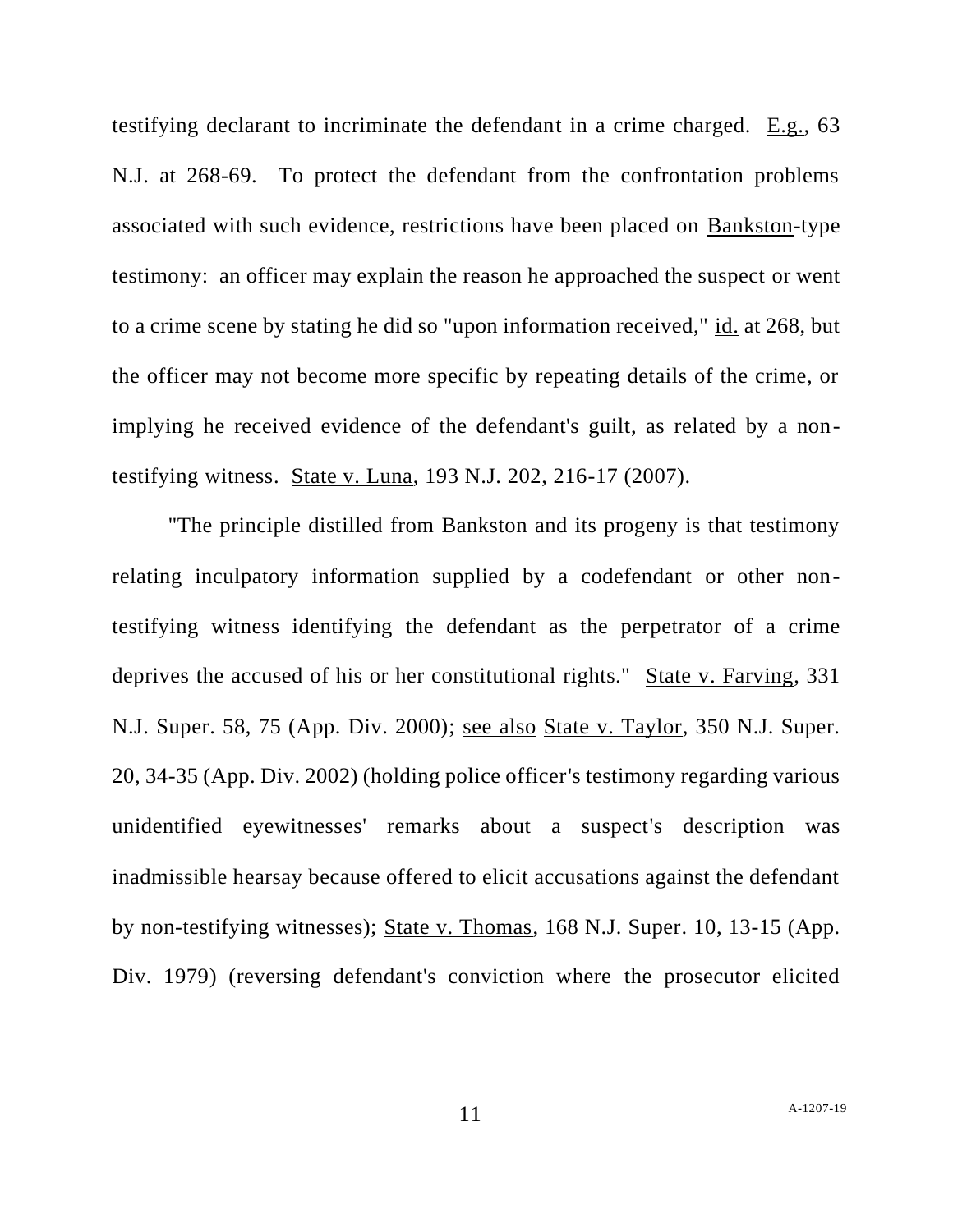testimony from the detective that led to "inescapable inference" that informant had given him the defendant's name).

Applying these guiding principles here, we conclude defendant's argument that the testimony about the reaction of other officers to a veteran police officer's failure to search a suspect before placing them in custody in a police vehicle is not the type of testimony that Bankston and its progeny contemplated. Here, during his opening argument, defendant raised the inference that the police somehow planted the weapon in the car. The purpose of the elicited testimony was not to inculpate defendant but rather address his contention that it was impossible for him to have been put in the back of the police car with a weapon still on his person.

Moreover, the State's case against defendant was otherwise strong, supported by substantial credible evidence, especially in light of the ballistics evidence that tied the weapon to the shooting. Therefore, even if the admission of the testimony was in error, and it was not, it would not have caused any prejudice as it did not inculpate defendant in the commission of the crime. While hearsay is prejudicial to a defendant when the State's case is tenuous, "when a case is fortified by substantial credible evidence," its admission for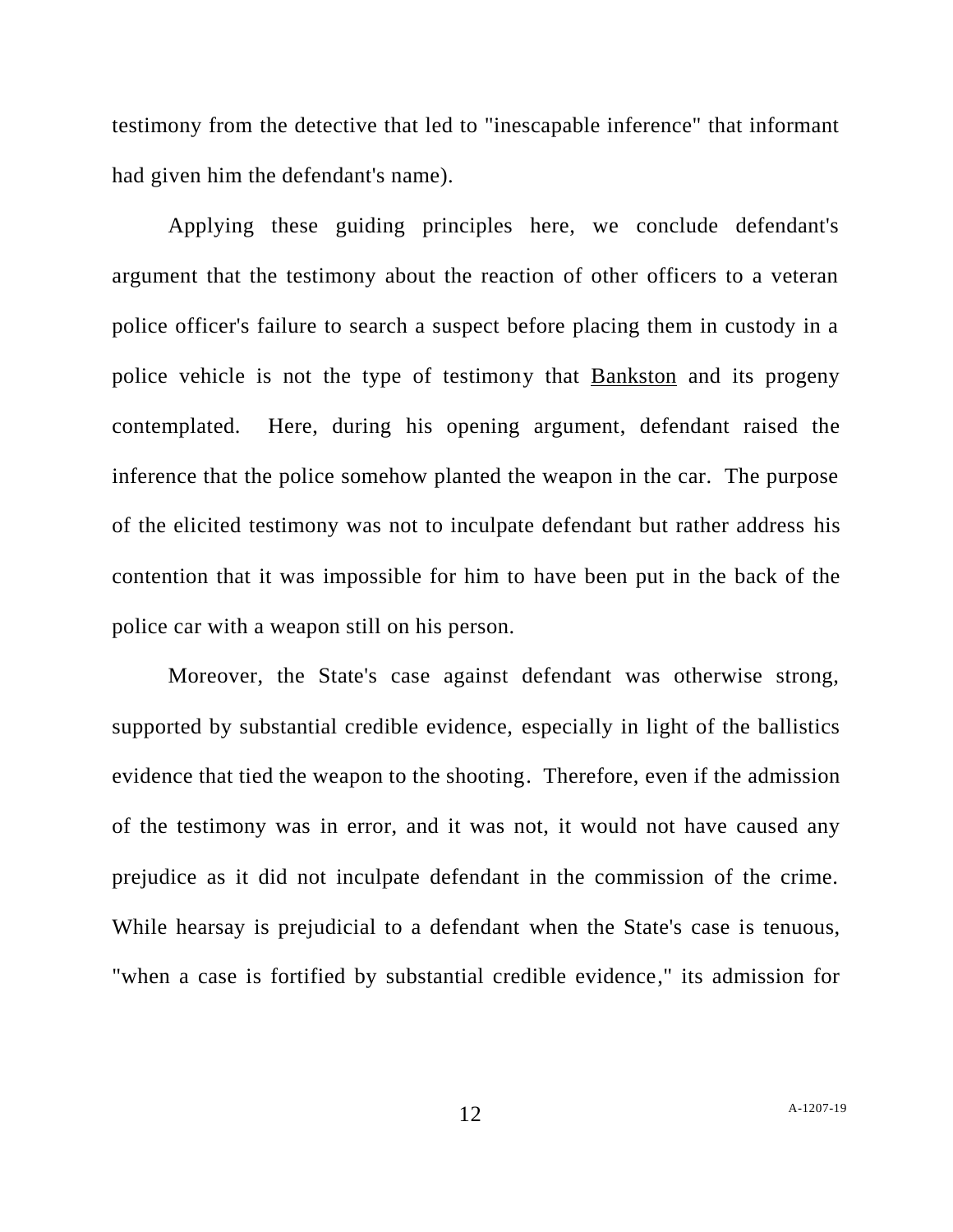purposes other than inculpating the defendant is harmless error which we need not recognize. State v. Irving, 114 N.J. 427, 448 (1989); see also R. 2:10-2.

"[W]e will disregard any error or omission 'unless it is of such a nature as to have been clearly capable of producing an unjust result.'" Prall, 231 N.J. at 581 (quoting R. 2:10-2). The claimed error here was not "sufficient to raise a reasonable doubt as to whether [the challenged testimony] led the jury to a result it otherwise might not have reached." See ibid. (quoting State v. Daniels, 182 N.J. 80, 95 (2004)).

# III.

Next, we turn to defendant's challenge to his sentence. According to defendant, the trial court erred in its imposition of a discretionary extended term and he received an excessive sentence because of the trial "court's repeated use of the same aggravating factors." We disagree.

At sentencing, it was undisputed that defendant was eligible to be sentenced to an extended term based on his prior record. After considering the parties' arguments, the trial court found that defendant was extended term eligible as a persistent offender under N.J.S.A. 2C:44-3(a).

In granting the State's motion, the court noted that defendant had a prior conviction in 2009 for a second-degree eluding offense and a fourth-degree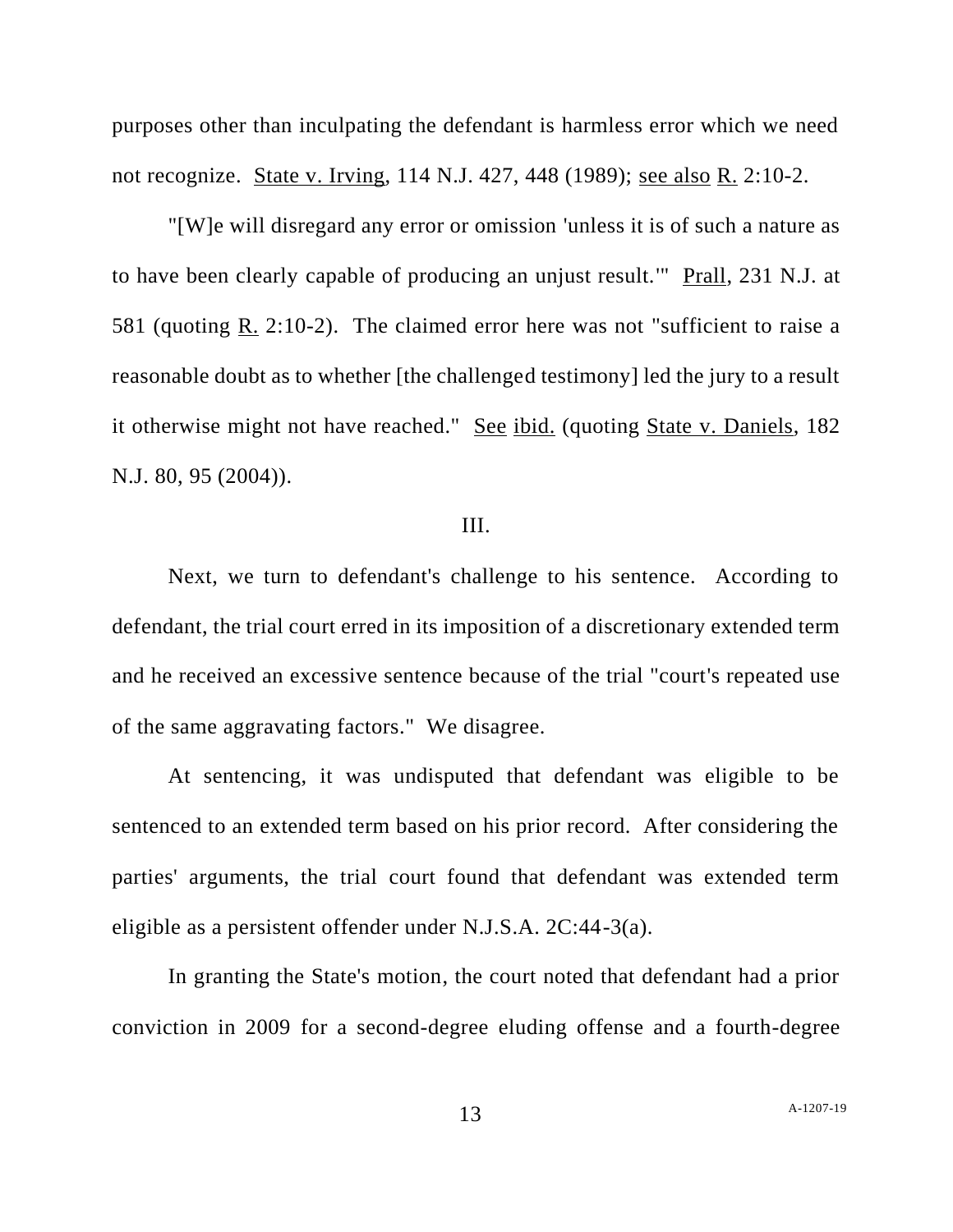aggravated assault on a law enforcement officer, for which he received a threeyear prison term. That was followed by a 2013 three-year sentence for a thirddegree receiving stolen property. The court also reviewed defendant's background and history of arrests, including his juvenile offenses that resulted in five adjudications.

Moreover, the court observed that defendant was arrested on new charges after he was released pending trial in this matter, and he received a probationary term after pleading guilty to one such offense in July 2017. And, after pleading guilty in 2019 to others, he was pending sentencing on those new charges.

The court concluded that defendant had nine indictable convictions and fell within the preview of the statute permitting him to be sentenced in the extended term as a persistent offender. Having granted the State's motion, the court stated that defendant was facing a range of sentencing on the instant offenses from the lower end of the second-degree range, five years, to the maximum under the first-degree range, twenty years.

After considering the parties' arguments, the court addressed the term for defendant's sentence. The court found aggravating factors three, six and nine, N.J.S.A. 2C:44-1(a)(3), (6) and (9). As to aggravating factor 3 (the risk that the defendant would commit another offense), the court relied upon defendant's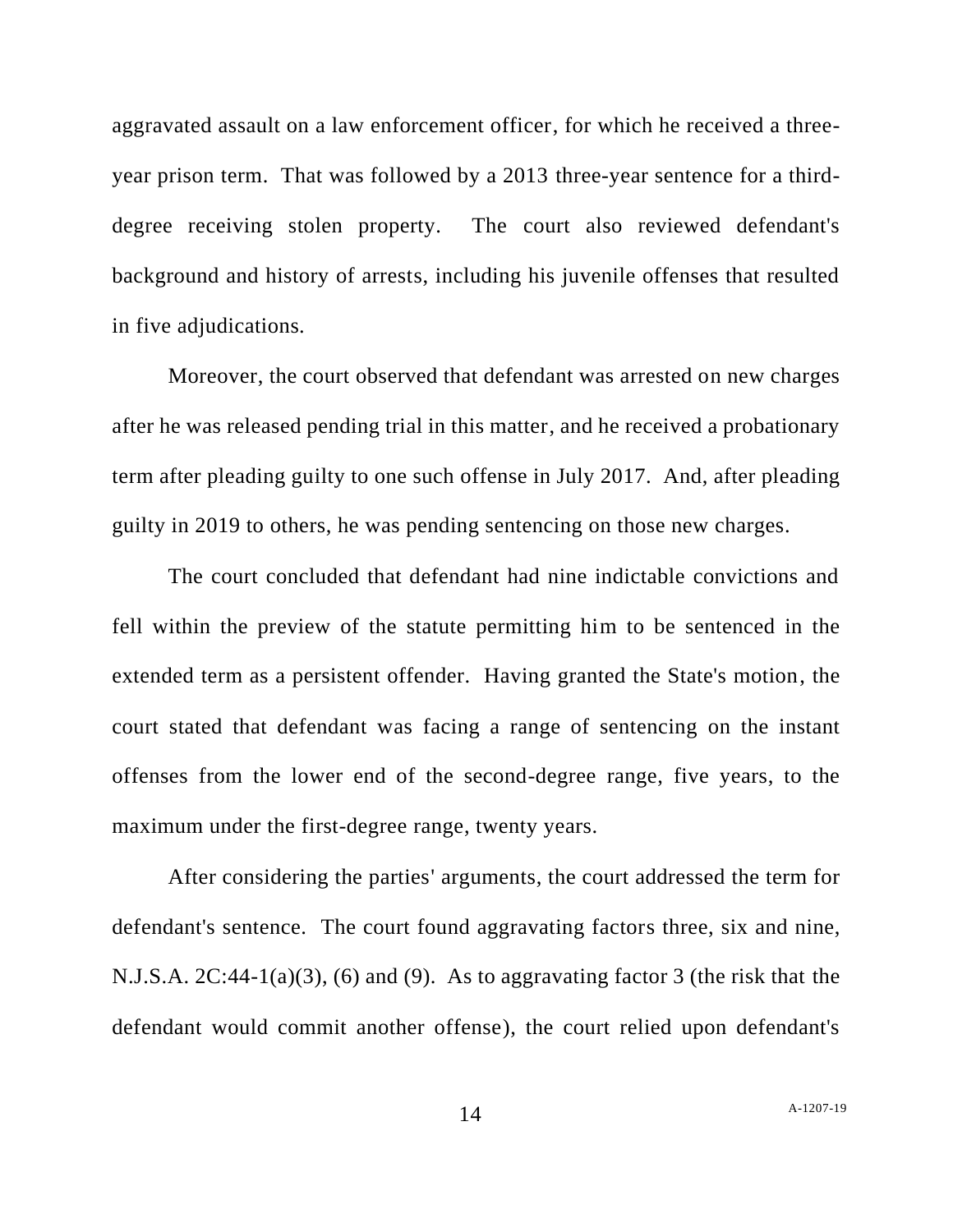record of convictions and noted that defendant had in fact already committed other offenses while awaiting trial in this matter to which he had pled guilty and was awaiting sentencing. In addition, the court relied upon defendant having been unsuccessfully placed on probation at least one time as an adult and four times as a juvenile. The court concluded that neither State prison nor probation had "stopped this defendant from committing offenses." The court gave great weight to that factor.

Turning to aggravating factor six (the extent of the defendant's prior criminal record and the seriousness of the offenses), the court reiterated its findings as to defendant's record. Here too, the court gave that aggravating factor "significant weight." Addressing aggravating factor nine (the need to deter the defendant and others from violating the law), the court again found not only the need to deter "the general public," but that "defendant particularly needs to understand that this continued pattern of criminal activity which is now escalating . . . cannot be tolerated and must be dealt with in a significant matter."

Considering the mitigating factors, N.J.S.A. 2C:44-1(b), the court found mitigating factor eleven, N.J.S.A. 2C:44-1(b)(11) (the excessive hardship imposed by incarceration on defendant or his dependents), relying on defendant's mother's poor health and the impact of defendant's incarceration on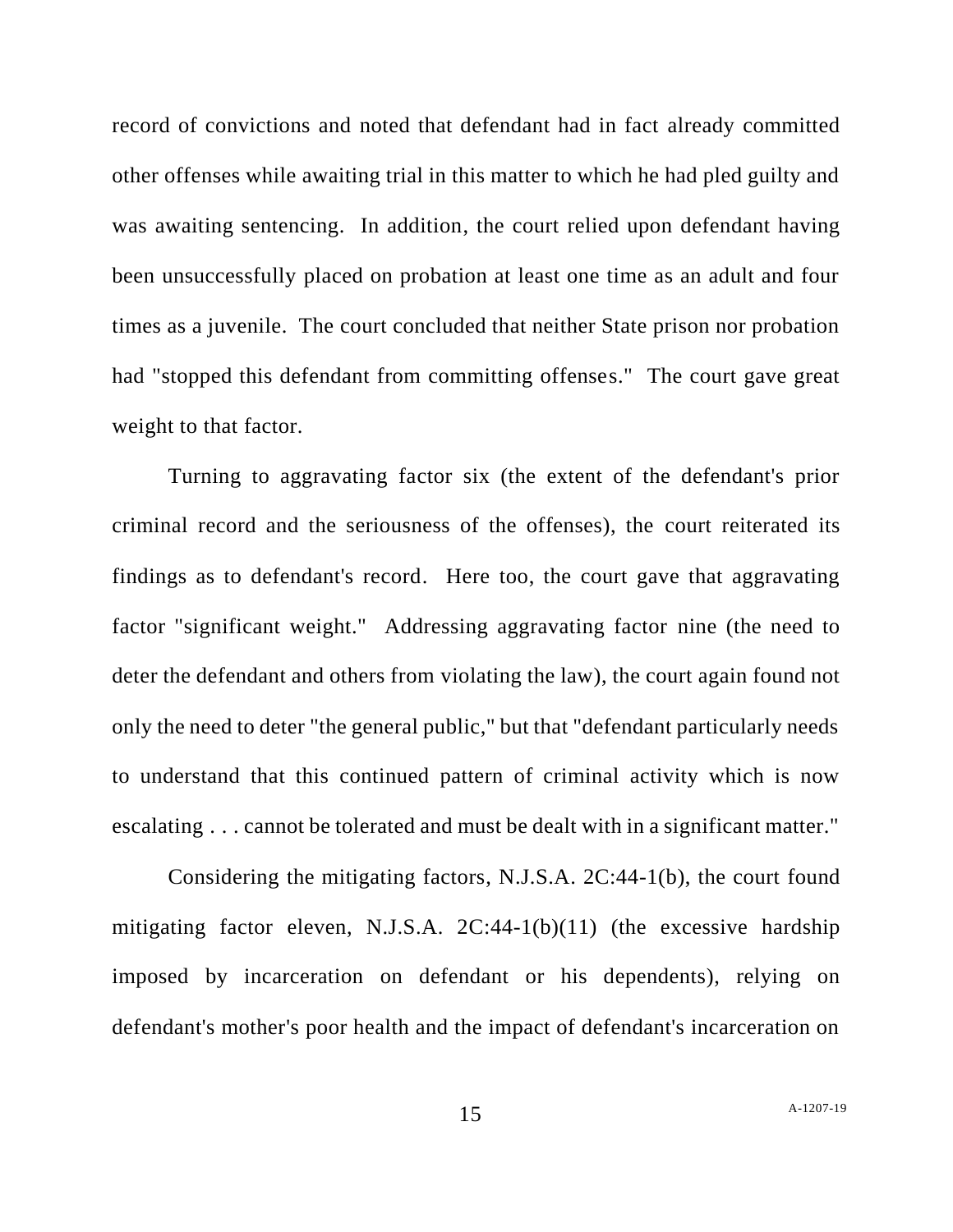her. Moreover, the court accepted defendant's representation about his having children and the need to support them. However, after weighing the aggravating and mitigating factors, the court concluded that it was clearly convinced "that the aggravating factors substantially outweigh[ed] the sole mitigating factor."

With that, the court imposed its sentence, which consisted of a term of imprisonment for fourteen years with a seven-year period of parole ineligibility as to the unlawful possession of a handgun; and, as to the fourth-degree unlawful possession of hollowed nose bullets, a concurrent term of eighteen months, with a nine-month parole ineligibility. Also, on the second indictment for certain persons not to possess weapons, it imposed a concurrent ten-year term, with a five-year parole ineligibility. In imposing that sentence, the trial court expressly stated that it rejected the State's request to impose consecutive terms, after the court considered the applicable factors under State v. Yarbough, 100 N.J. 627 (1985). According to the court, there was no basis to impose consecutive sentences.

Our review of the sentence is limited. We review a sentence imposed by a trial court under an abuse discretion standard. State v. Jones, 232 N.J. 308, 318 (2018). In doing so, we consider whether: "(1) the sentencing guidelines were violated; (2) the findings of aggravating and mitigating factors were ...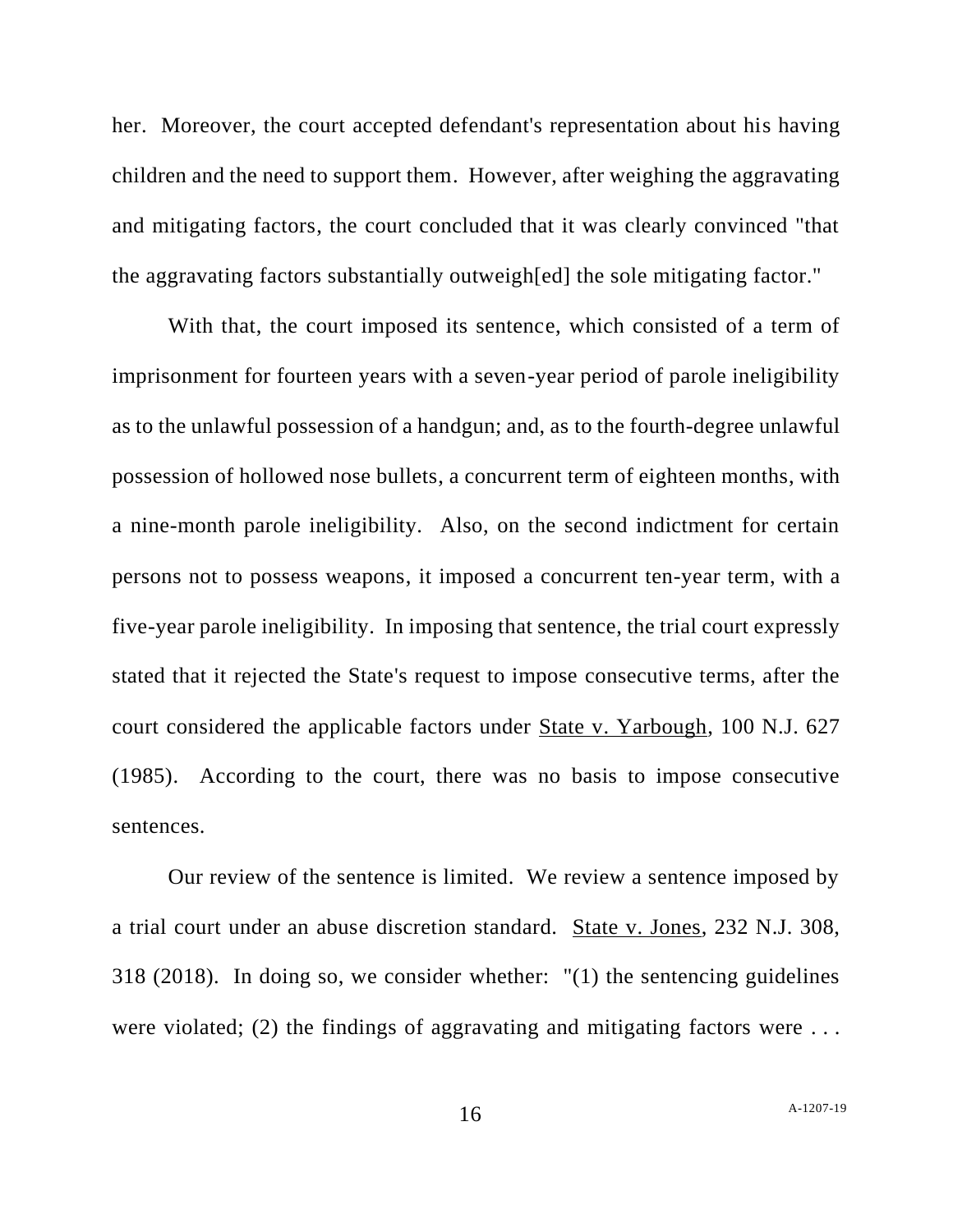'based upon competent credible evidence in the record;' [and] (3) 'the application of the guidelines to the facts' of the case 'shock[s] the judicial conscious.'" State v. Bolvito, 217 N.J. 221, 228 (2014) (second alteration in original) (quoting State v. Roth, 95 N.J. 334, 364-65 (1984)). However, "[t]he sentencing [court's] interpretation [of a statute] is not entitled to deference; our review is de novo." State v. Clarity, 454 N.J. Super. 603, 607 (App. Div. 2018) (citing State v. Grate, 220 N.J. 317, 329 (2015)).

Where, as here, a trial court determines that a defendant is eligible for sentencing in the extended term under N.J.S.A.  $2C:44-3(a)$ , which permits imposition of an extended prison term where a defendant was convicted of at least two separate crimes, the court's findings relying upon defendant's past criminal conduct and the inability of previously imposed sanctions, including a state prison sentence, to deter future criminal conduct are adequate to support the trial court's determination that an extended term sentence is appropriate. See State v. Carey, 168 N.J. 413, 425-27 (2001); State v. Hudson, 209 N.J. 513, 526- 27 (2012).

N.J.S.A. 2C:44-3 "was intended to create the judicial discretion to impose an extended term on an individual incapable of living a law-abiding life for a significant period of time." Clarity, 454 N.J. Super. at 611. "Persistent –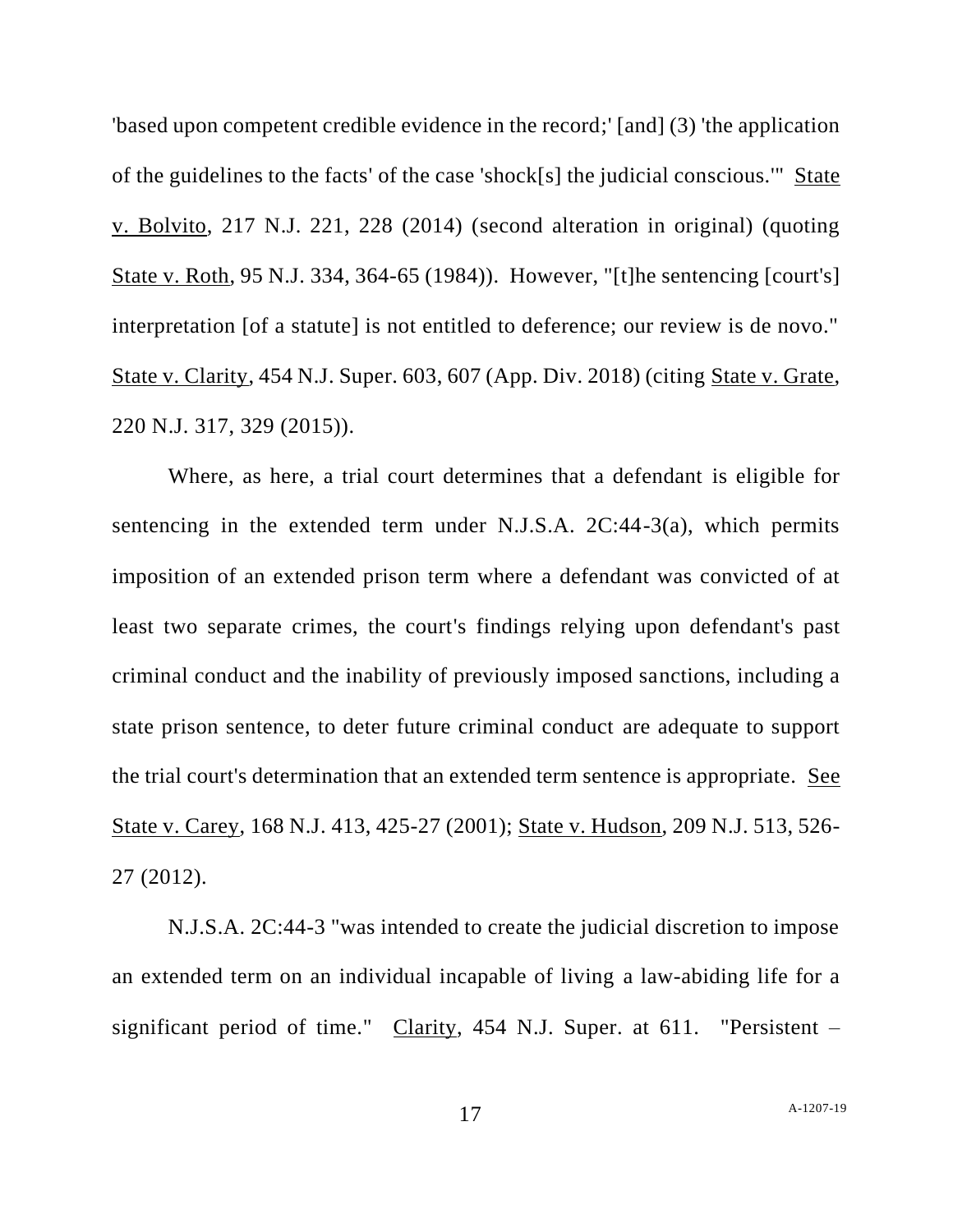offender statutes serve to deter individuals with criminal histories from further criminal behavior by giving notice that they may be subject to extended prison terms for subsequent crimes." Id. at 610-11.

Once a court determines that a defendant should be sentenced in the extended term, it "should then return its focus primarily to the offense." State v. Dunbar, 108 N.J. 80, 91 (1987). However, "other aspects of the defendant's record, which are not among the minimal conditions for determining persistent offender status, such as a juvenile record, parole or probation records, and overall response to prior attempts at rehabilitation, will be relevant factors in adjusting the base extended term." Id. at 92.

Here, the trial court's consideration of other aspects of defendant's record belies defendant's contention that the trial court erred in double-counting the same criminal history for his extended term sentence for finding the three aggravating factors. In State v. Tillery, the Court found "no error in the trial court's reliance on defendant's criminal record both to determine defendant's 'persistent offender' status under N.J.S.A. 2C:44-3(a) and to support the court's finding of aggravating factors three, six, and nine." 238 N.J. 293, 327 (2019). Indeed, the Court confirmed that "the defendant's criminal record may be relevant in both stages of the sentencing determination" as "defendant's prior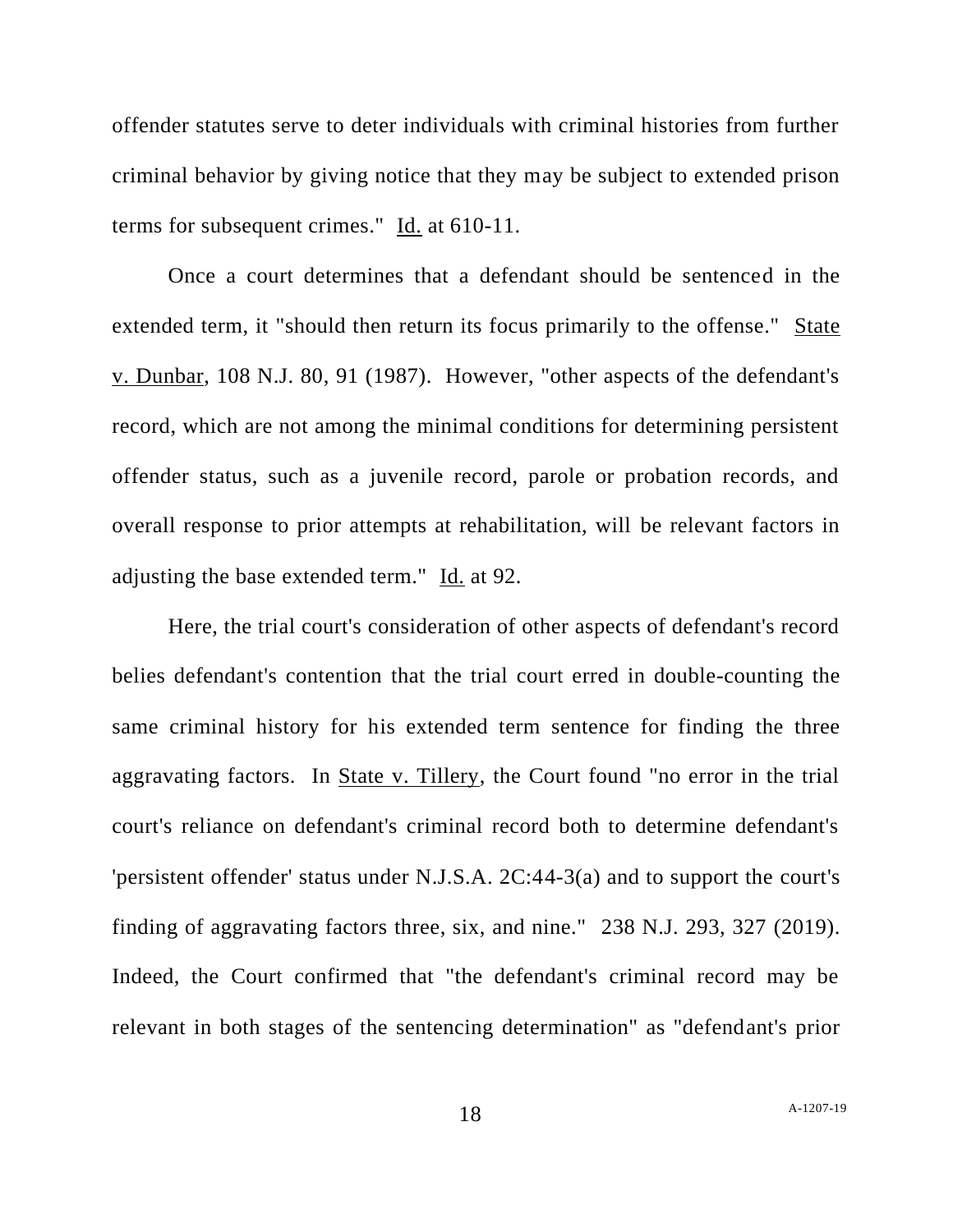record is central to aggravating factor six, N.J.S.A.  $2C:44-1(a)(6)$ , and may be relevant to other aggravating and mitigating factors as well." Id. at 327-28. Likewise, in State v. McDuffie, 450 N.J. Super. 554, 576 (App. Div. 2017), we rejected, "as lacking merit," a defendant's claim that "the court impermissibly double-counted his criminal record, when granting the State's motion for a discretionary extended term, and again, when imposing aggravating factor six."

We explained in McDuffie that the defendant's "criminal history was not a 'fact' that was a necessary element of an offense for which he was being sentenced." Ibid. The sentencing court was not "required to ignore the extent of his criminal history when considering applicable aggravating factors," particularly where it was undisputed that defendant "had more than the requisite number of offenses to qualify for an extended term." Id. at 576-77.

Contrary to defendant's arguments here, we perceive no error in the court's granting of the State's motion to sentence defendant in the extended term. As in McDuffie, defendant here had more than one prior conviction upon which the court could rely in one instance to determine his status as a persistent offender and in another to determine the length of the sentence imposed. We have no cause to disturb defendant's sentence.